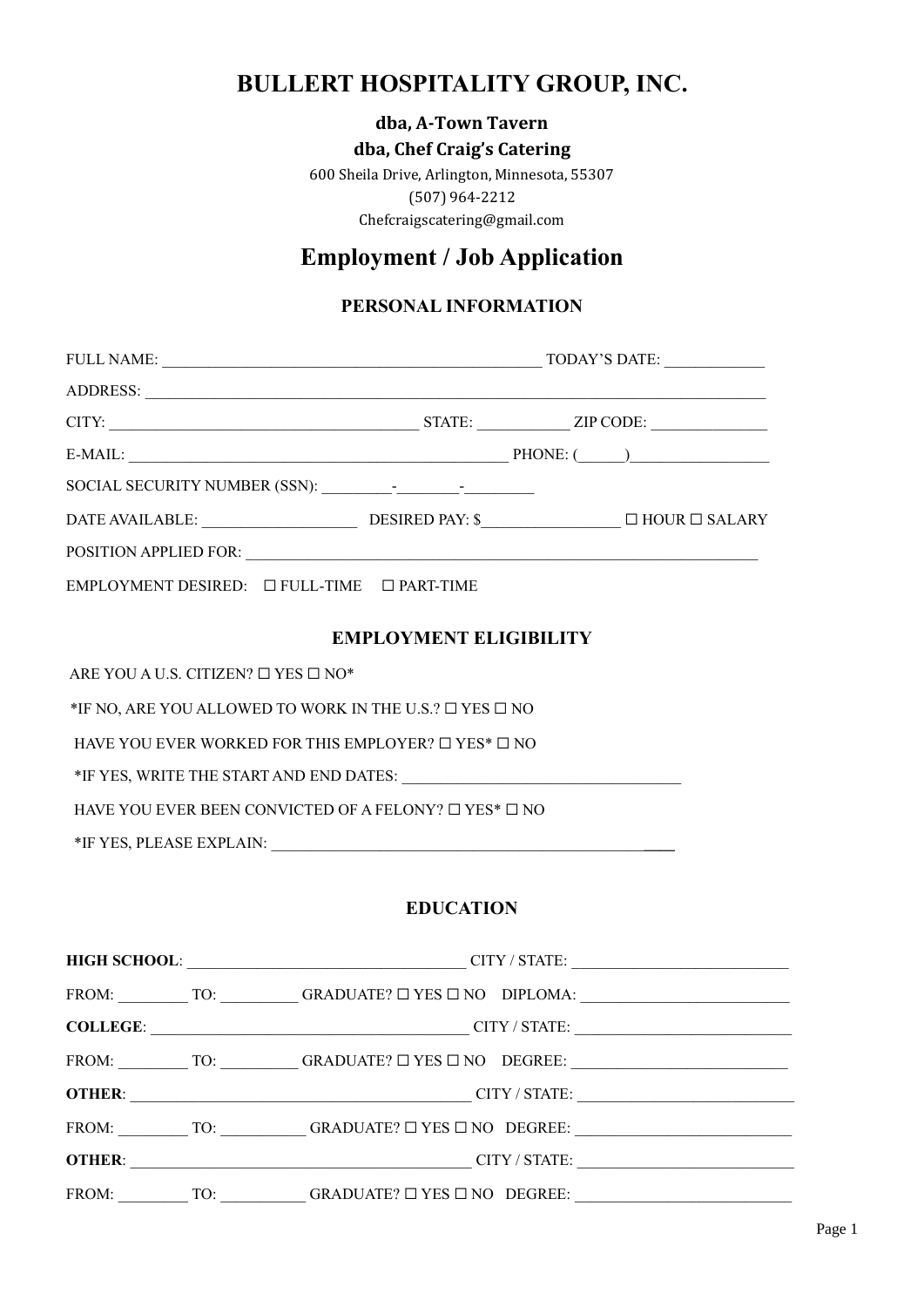#### **EMPLOYMENT HISTORY**

|                                       |                      |  | $E\text{-}{\sf MALL:}\begin{picture}(180,10) \put(0,0){\vector(1,0){100}} \put(1,0){\vector(1,0){100}} \put(1,0){\vector(1,0){100}} \put(1,0){\vector(1,0){100}} \put(1,0){\vector(1,0){100}} \put(1,0){\vector(1,0){100}} \put(1,0){\vector(1,0){100}} \put(1,0){\vector(1,0){100}} \put(1,0){\vector(1,0){100}} \put(1,0){\vector(1,0){100}} \put(1,0){\vector(1,0){100}}$ |
|---------------------------------------|----------------------|--|------------------------------------------------------------------------------------------------------------------------------------------------------------------------------------------------------------------------------------------------------------------------------------------------------------------------------------------------------------------------------|
|                                       |                      |  |                                                                                                                                                                                                                                                                                                                                                                              |
|                                       |                      |  |                                                                                                                                                                                                                                                                                                                                                                              |
|                                       |                      |  |                                                                                                                                                                                                                                                                                                                                                                              |
|                                       |                      |  |                                                                                                                                                                                                                                                                                                                                                                              |
|                                       |                      |  |                                                                                                                                                                                                                                                                                                                                                                              |
|                                       |                      |  | RESPONSIBILITIES:                                                                                                                                                                                                                                                                                                                                                            |
|                                       |                      |  |                                                                                                                                                                                                                                                                                                                                                                              |
| EMPLOYER #2: $\overline{\phantom{a}}$ |                      |  |                                                                                                                                                                                                                                                                                                                                                                              |
|                                       |                      |  | $E-MAIL:$ PHONE: $\qquad \qquad$ PHONE: $\qquad \qquad$                                                                                                                                                                                                                                                                                                                      |
| ADDRESS:                              |                      |  |                                                                                                                                                                                                                                                                                                                                                                              |
|                                       |                      |  |                                                                                                                                                                                                                                                                                                                                                                              |
|                                       |                      |  | START PAY: $\$\qquad \Box$ HOUR $\Box$ SALARY END PAY: $\$\qquad \Box$ HOUR $\Box$ SALARY                                                                                                                                                                                                                                                                                    |
|                                       |                      |  |                                                                                                                                                                                                                                                                                                                                                                              |
|                                       |                      |  | RESPONSIBILITIES: University of the Community of the Community of the Community of the Community of the Community of the Community of the Community of the Community of the Community of the Community of the Community of the                                                                                                                                               |
| <b>REASON FOR LEAVING:</b>            |                      |  |                                                                                                                                                                                                                                                                                                                                                                              |
|                                       |                      |  |                                                                                                                                                                                                                                                                                                                                                                              |
|                                       | $E-MAIL:$ PHONE: $($ |  |                                                                                                                                                                                                                                                                                                                                                                              |
| ADDRESS:                              |                      |  |                                                                                                                                                                                                                                                                                                                                                                              |
|                                       |                      |  | CITY: ZIP CODE:                                                                                                                                                                                                                                                                                                                                                              |
|                                       |                      |  | START PAY: \$_____________ $\Box$ HOUR $\Box$ SALARY END PAY: \$______________ $\Box$ HOUR $\Box$ SALARY                                                                                                                                                                                                                                                                     |
|                                       |                      |  |                                                                                                                                                                                                                                                                                                                                                                              |
|                                       |                      |  |                                                                                                                                                                                                                                                                                                                                                                              |
|                                       |                      |  |                                                                                                                                                                                                                                                                                                                                                                              |
|                                       |                      |  |                                                                                                                                                                                                                                                                                                                                                                              |
| <b>REASON FOR LEAVING:</b>            |                      |  |                                                                                                                                                                                                                                                                                                                                                                              |